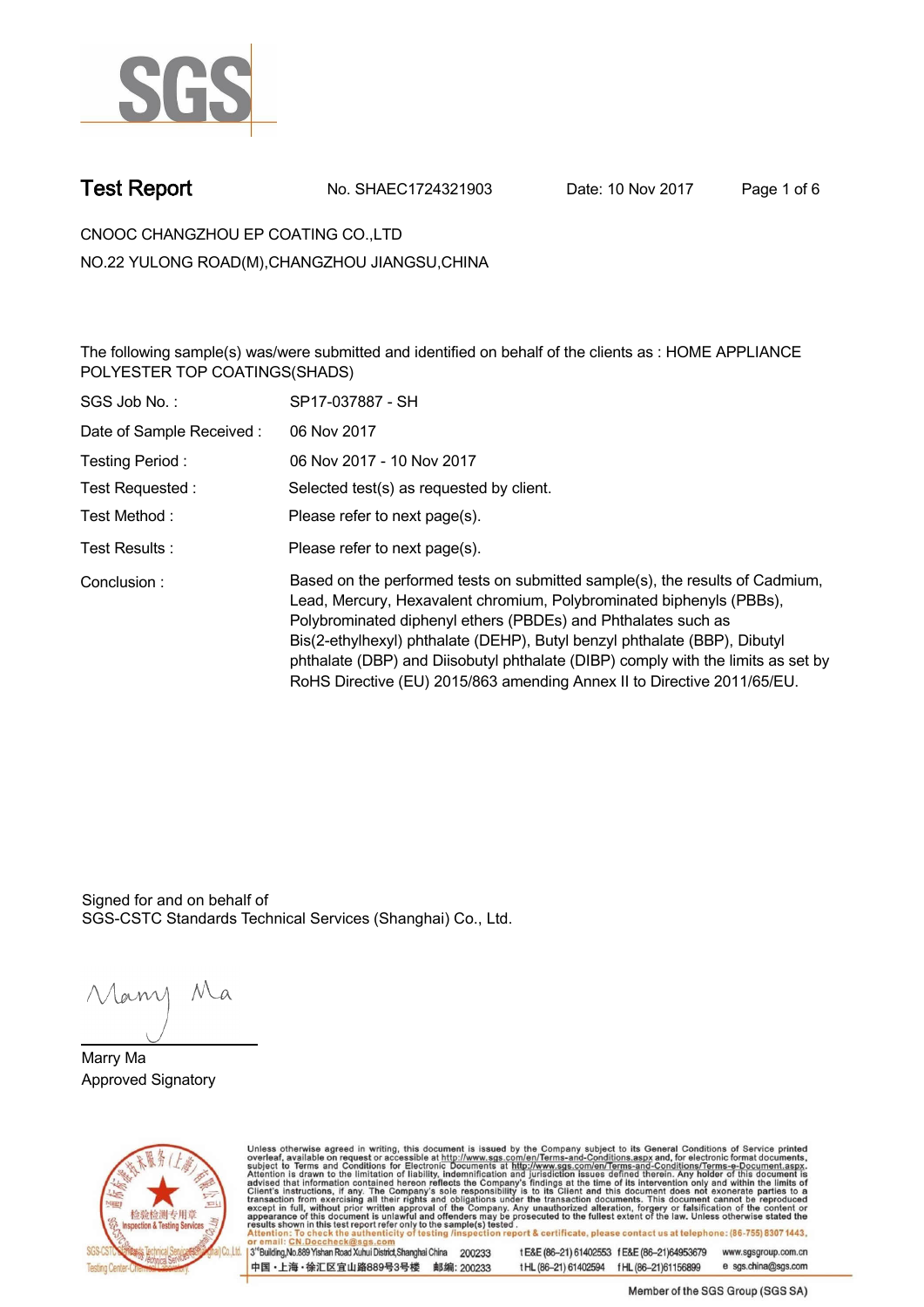

**Test Report. No. SHAEC1724321903 Date: 10 Nov 2017. Page 2 of 6.**

**Test Results :.**

**Test Part Description : .**

| Specimen No.    | SGS Sample ID    | <b>Description</b> |
|-----------------|------------------|--------------------|
| SN <sub>1</sub> | SHA17-243219.003 | White liquid       |

**Remarks :.(1) 1 mg/kg = 0.0001% .**

**(2) MDL = Method Detection Limit .**

**(3) ND = Not Detected ( < MDL ) .**

**(4) "-" = Not Regulated .**

## **RoHS Directive (EU) 2015/863 amending Annex II to Directive 2011/65/EU.**

**Test Method :. With reference to IEC 62321-4:2013, IEC62321-5:2013, IEC62321-7-2:2017 , IEC 62321-6:2015 and IEC62321-8:2017, analyzed by ICP-OES , UV-Vis and GC-MS . .**

| <u>Test Item(s)</u>          | <u>Limit</u>             | <u>Unit</u> | <b>MDL</b>               | 003       |
|------------------------------|--------------------------|-------------|--------------------------|-----------|
| Cadmium (Cd)                 | 100                      | mg/kg       | $\overline{c}$           | <b>ND</b> |
| Lead (Pb)                    | 1000                     | mg/kg       | 2                        | <b>ND</b> |
| Mercury (Hg)                 | 1000                     | mg/kg       | 2                        | ND        |
| Hexavalent Chromium (Cr(VI)) | 1000                     | mg/kg       | 8                        | ND        |
| Sum of PBBs                  | 1000                     | mg/kg       | $\overline{\phantom{a}}$ | <b>ND</b> |
| Monobromobiphenyl            | -                        | mg/kg       | 5                        | <b>ND</b> |
| Dibromobiphenyl              | $\overline{\phantom{0}}$ | mg/kg       | 5                        | <b>ND</b> |
| Tribromobiphenyl             | $\overline{\phantom{0}}$ | mg/kg       | 5                        | <b>ND</b> |
| Tetrabromobiphenyl           | -                        | mg/kg       | 5                        | ND        |
| Pentabromobiphenyl           | $\overline{\phantom{0}}$ | mg/kg       | 5                        | ND        |
| Hexabromobiphenyl            | -                        | mg/kg       | 5                        | ND        |
| Heptabromobiphenyl           | $\overline{\phantom{a}}$ | mg/kg       | 5                        | <b>ND</b> |
| Octabromobiphenyl            | -                        | mg/kg       | 5                        | <b>ND</b> |
| Nonabromobiphenyl            | -                        | mg/kg       | 5                        | ND        |
| Decabromobiphenyl            | $\overline{a}$           | mg/kg       | 5                        | <b>ND</b> |
| Sum of PBDEs                 | 1000                     | mg/kg       | $\overline{\phantom{a}}$ | <b>ND</b> |
| Monobromodiphenyl ether      | -                        | mg/kg       | 5                        | ND        |
| Dibromodiphenyl ether        | ۰                        | mg/kg       | 5                        | <b>ND</b> |
| Tribromodiphenyl ether       | -                        | mg/kg       | 5                        | ND        |
| Tetrabromodiphenyl ether     |                          | mg/kg       | 5                        | <b>ND</b> |



Unless otherwise agreed in writing, this document is issued by the Company subject to its General Conditions of Service printed overleaf, available on request or accessible at http://www.sgs.com/en/Terms-and-Conditions.asp

3<sup>rd</sup>Building, No.889 Yishan Road Xuhui District, Shanghai China 200233 中国·上海·徐汇区宜山路889号3号楼 邮编: 200233 t E&E (86-21) 61402553 f E&E (86-21)64953679 www.sgsgroup.com.cn

t HL (86-21) 61402594 f HL (86-21) 61156899 e sgs.china@sgs.com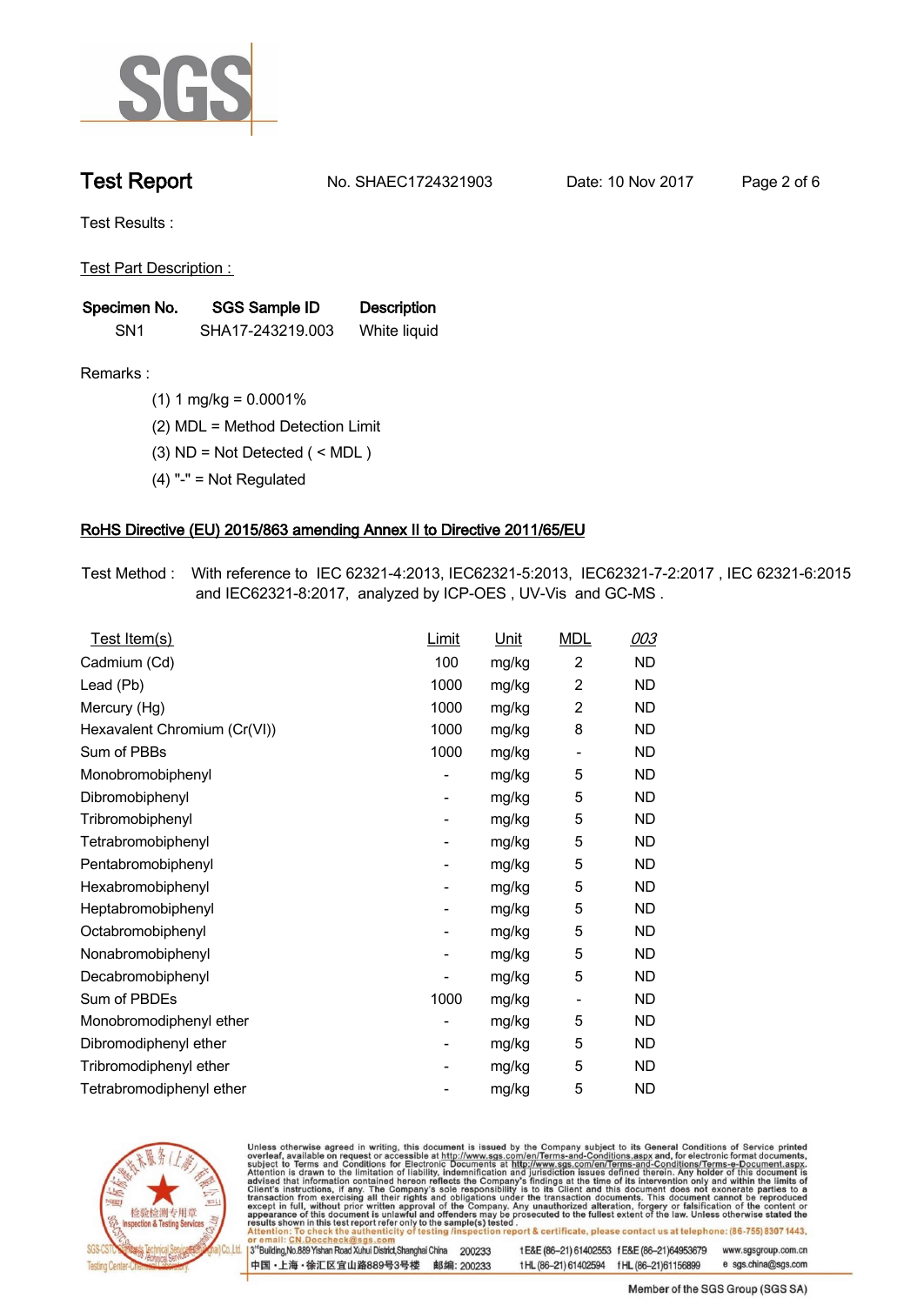

**Test Report. No. SHAEC1724321903** Date: 10 Nov 2017 Page 3 of 6

| Test Item(s)                      | Limit                    | <u>Unit</u> | <b>MDL</b> | 003       |
|-----------------------------------|--------------------------|-------------|------------|-----------|
| Pentabromodiphenyl ether          | ۰                        | mg/kg       | 5          | <b>ND</b> |
| Hexabromodiphenyl ether           | ۰                        | mg/kg       | 5          | <b>ND</b> |
| Heptabromodiphenyl ether          | $\overline{\phantom{a}}$ | mg/kg       | 5          | <b>ND</b> |
| Octabromodiphenyl ether           | -                        | mg/kg       | 5          | <b>ND</b> |
| Nonabromodiphenyl ether           | ۰                        | mg/kg       | 5          | <b>ND</b> |
| Decabromodiphenyl ether           | ۰                        | mg/kg       | 5          | <b>ND</b> |
| Di-butyl Phthalate (DBP)          | 1000                     | mg/kg       | 50         | <b>ND</b> |
| Benzyl Butyl Phthalate (BBP)      | 1000                     | mg/kg       | 50         | <b>ND</b> |
| Di-2-Ethyl Hexyl Phthalate (DEHP) | 1000                     | mg/kg       | 50         | ND.       |
| Diisobutyl Phthalates (DIBP)      | 1000                     | mg/kg       | 50         | <b>ND</b> |

**Notes :.**

**(1) The maximum permissible limit is quoted from RoHS Directive (EU) 2015/863. IEC 62321 series is equivalent to EN 62321 series**

 **http://www.cenelec.eu/dyn/www/f?p=104:30:1742232870351101::::FSP\_ORG\_ID,FSP\_LANG\_ID: 1258637,25**

**(2) On 4 June 2015, Commission Directive (EU) 2015/863 was published in the Official Journal of the European Union (OJEU) to include the phthalates BBP, DBP, DEHP and DIBP into ANNEX II of the Rohs Recast Directive. The new law restricts each phthalate to no more than 0.1% in each homogeneous material of an electrical product.** 

**(3) The restriction of DEHP, BBP, DBP and DIBP shall apply to medical devices, including in vitro medical devices, and monitoring and control instruments, including industrial monitoring and control instruments, from 22 July 2021.**

**(4) The restriction of DEHP, BBP, DBP and DIBP shall not apply to cables or spare parts for the repair, the reuse, the updating of functionalities or upgrading of capacity of EEE placed on the market before 22 July 2019, and of medical devices, including in vitro medical devices, and monitoring and control instruments, including industrial monitoring and control instruments, placed on the market before 22 July 2021.** 

**(5) The restriction of DEHP, BBP and DBP shall not apply to toys which are already subject to the restriction of DEHP, BBP and DBP through entry 51 of Annex XVII to Regulation (EC) No 1907/2006. .**

 **Result shown is of the total weight of wet sample. .**



Unless otherwise agreed in writing, this document is issued by the Company subject to its General Conditions of Service printed overleaf, available on request or accessible at http://www.sgs.com/en/Terms-and-Conditions.asp results shown in this test report refer only to the sample(s) tested report & certificate, please contact us at telephone: (86-755) 8307 1443,

3<sup>rd</sup> Building, No.889 Yishan Road Xuhui District, Shanghai China 200233 中国·上海·徐汇区宜山路889号3号楼 邮编: 200233 t E&E (86-21) 61402553 f E&E (86-21)64953679 www.sgsgroup.com.cn e sgs.china@sgs.com tHL (86-21) 61402594 fHL (86-21) 61156899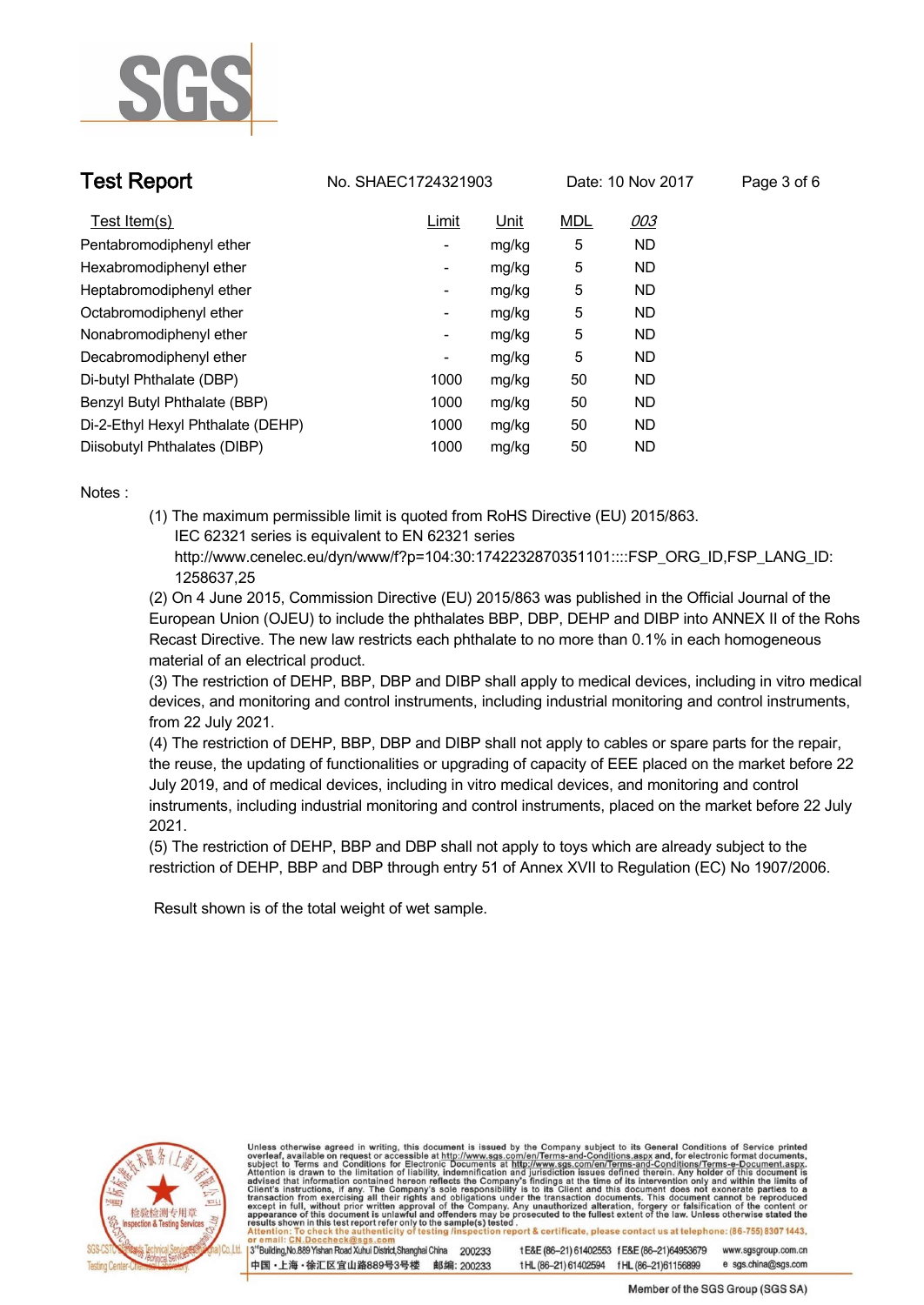

**Test Report. No. SHAEC1724321903** Date: 10 Nov 2017 Page 4 of 6

## **ATTACHMENTS**

# **Pb/Cd/Hg/Cr6+/PBBs/PBDEs Testing Flow Chart**

1) Name of the person who made testing: Meria Jin/Gary Xu/ Xiaolong Yang/Sielina Song

2) Name of the person in charge of testing: Jan Shi/Jessy Huang/Luna Xu/Shara Wang

3) These samples were dissolved totally by pre-conditioning method according to below flow chart. (Cr6+ and PBBs/PBDEs test method excluded)

Sample Preparation Sample Measurement **Pb/Cd/Hg/Cr PBBs/PBDEs and PBBs/PBDEs** Acid digestion with Sample solvent Nonmetallic Metallic microwave / extraction material material hotplate ABS/PC/PVC **Others** ↓ Concentration/  $\sqrt{2\pi}$ Boiling water **Filtration** Dilution of extraction Dissolving by Digesting at extraction solution 150~160°C ultrasonicatio Adding 1,5-  $\sqrt{1-\frac{1}{2}}$ Solution Residue **Filtration** diphenylcarb Digesting at Separating to azide for get aqueous 60°C by color 1) Alkali Fusion / ultrasonicatio phaseGC-MS  $\frac{1}{2}$ Dry Ashing <u>n Silvesson (</u> 2) Acid to UV-Vis. DATA dissolvered and the second pH adjustment DATA ICP-OES/AAS Adding 1,5 diphenylcarbazide for color DATA development and the state of the state of the state of the state of the state of the state of the state of the UV-Vis DATA



Unless otherwise agreed in writing, this document is issued by the Company subject to its General Conditions of Service printed overleaf, available on request or accessible at http://www.sgs.com/en/Terms-and-Conditions.asp on report & certificate, please contact us at telephone: (86-755) 8307 1443, esting /ins

13<sup>rd</sup> Building, No.889 Yishan Road Xuhui District, Shanghai China 200233 中国·上海·徐汇区宜山路889号3号楼 邮编: 200233 tE&E (86-21) 61402553 fE&E (86-21)64953679 www.sgsgroup.com.cn

t HL (86-21) 61402594 f HL (86-21)61156899 e sgs.china@sgs.com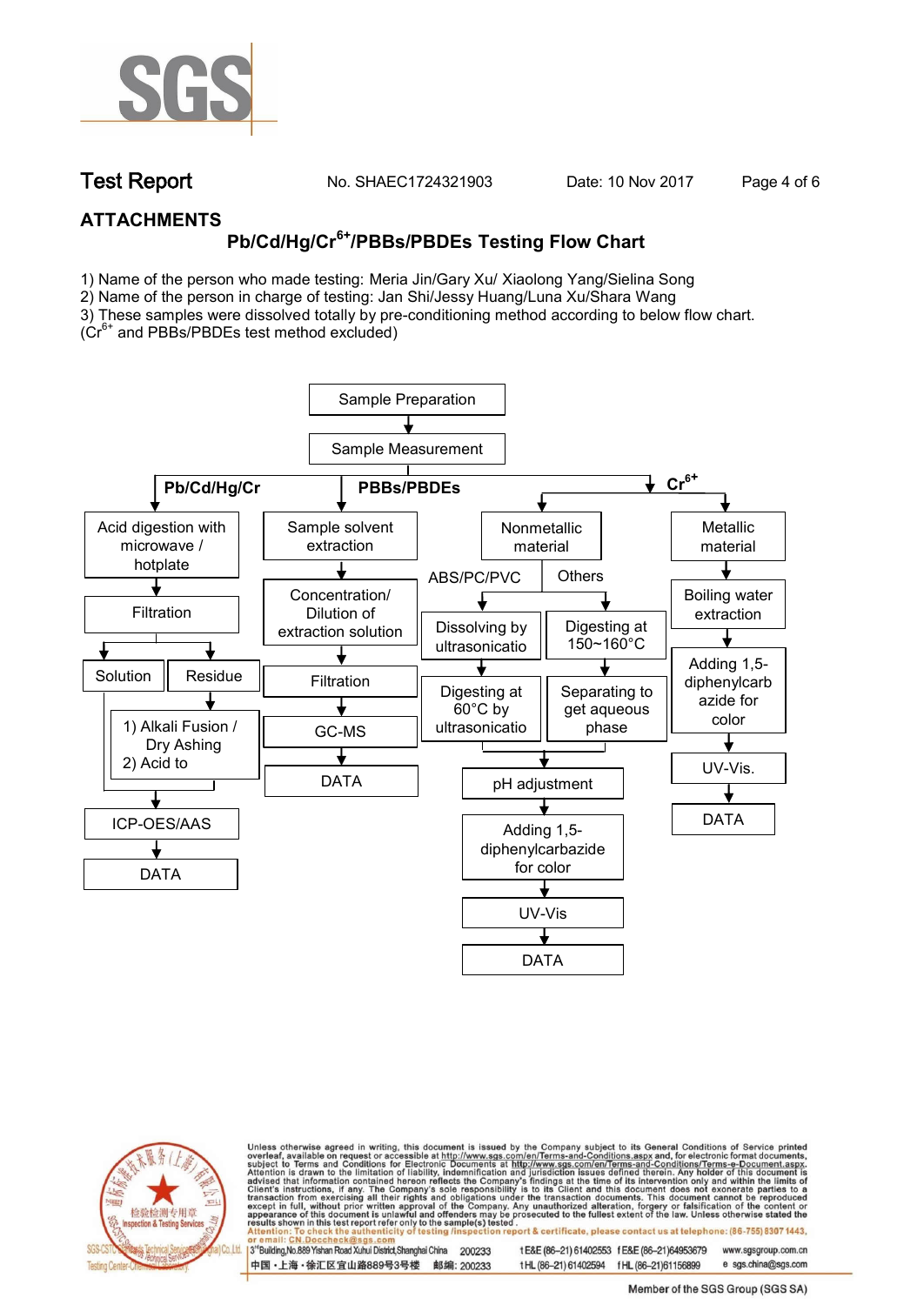

**Test Report. No. SHAEC1724321903 Date: 10 Nov 2017. Page 5 of 6.**

## **ATTACHMENTS**

## **Phthalates Testing Flow Chart**

- 1) Name of the person who made testing: Sherlock Gao
- 2) Name of the person in charge of testing: Jessy Huang





Unless otherwise agreed in writing, this document is issued by the Company subject to its General Conditions of Service printed overleaf, available on request or accessible at http://www.sgs.com/en/Terms-and-Conditions.asp

3<sup>rd</sup>Building, No.889 Yishan Road Xuhui District, Shanghai China 200233 中国·上海·徐汇区宜山路889号3号楼 邮编: 200233 t E&E (86-21) 61402553 f E&E (86-21)64953679 www.sgsgroup.com.cn t HL (86-21) 61402594 f HL (86-21) 61156899 e sgs.china@sgs.com